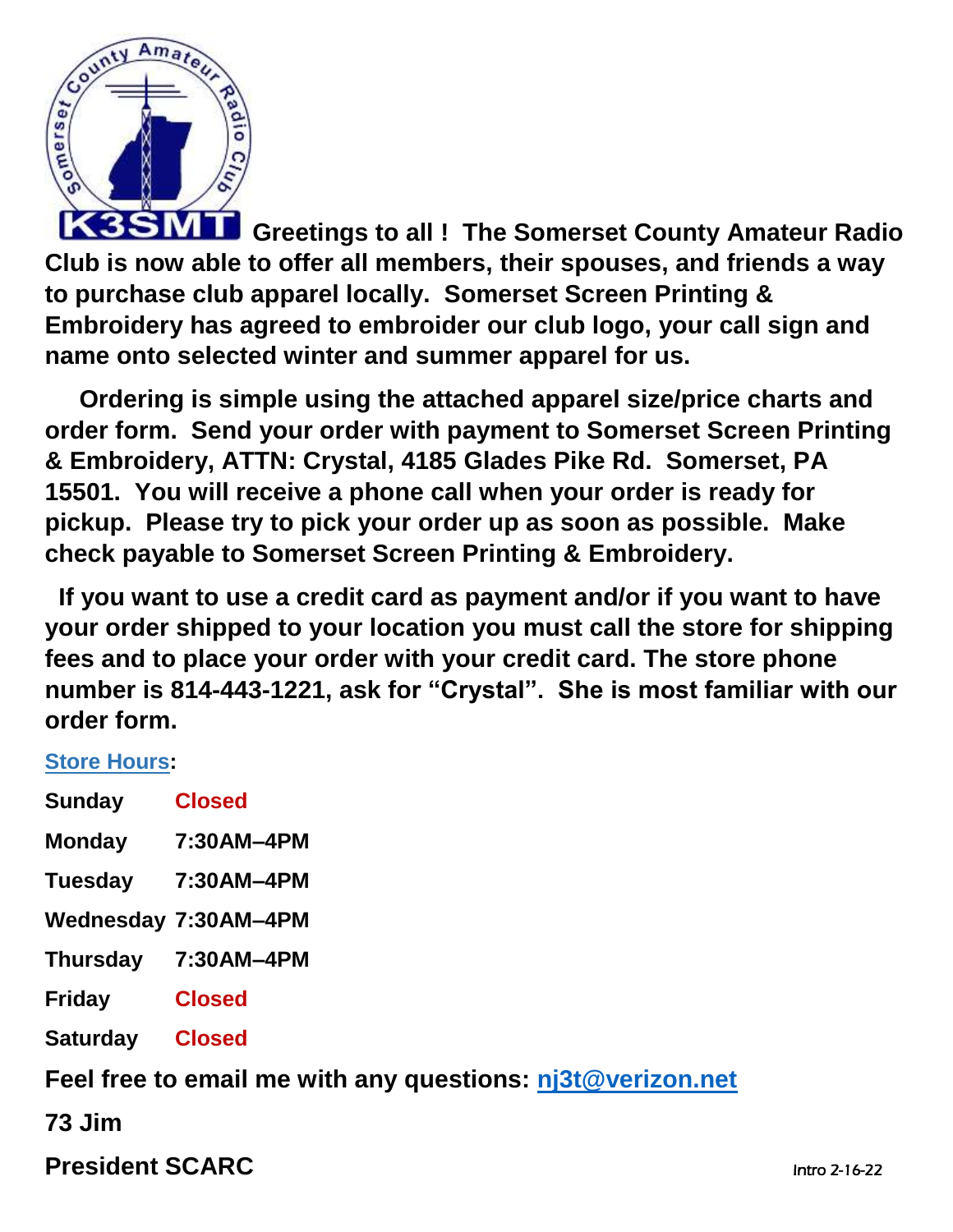## SOMERSET SCREEN PRINTING & EMBROIDERY

## 4185 Glades Pike Rd. Somerset, PA 15501 814-443-1221

## All apparel has the club logo, your name, and callsign embroidered on it.

The following are charts to assist you with a purchase:

1. Polo Shirt with pocket. Mfr: Port Authority Color: Royal Blue

| <b>Style</b> | <b>Size</b>                              | Price   |
|--------------|------------------------------------------|---------|
| KP55P        | Small, Medium, Large, XL                 | \$23.00 |
| KP55P        | 2XL= \$25.00, 3XL= \$27, 4XL= \$29       |         |
| K540P        | XS, Small, Medium, Large, XL             | \$26.50 |
| K540P        | 2XL= \$28.50, 3XL= \$30.50, 4XL= \$32.50 |         |
| K500P        | XS, S, M, L, XL                          | \$29.50 |
| K500P        | 2XL= \$31.50, 3XL= \$33.50, 4XL= \$35.50 |         |

K500P Tall sizes LT, XLT, 2XLT – 4XLT Add additional \$2.00 to base prices per size shown above

Example of Tall price: a K500P in 2XL is \$31.50 2XLT is \$33.50 (See style descriptions on page 5)

2. Crew neck pull over sweat shirt. Mfr: Gildan Color: Navy

| <b>Size</b>                                               | Price   |  |
|-----------------------------------------------------------|---------|--|
| Small, Medium, Large, XL                                  | \$25.50 |  |
| <b>2XL, LT&amp;XLT</b>                                    | \$27.50 |  |
| 2XLT, 4XL                                                 | \$29.50 |  |
| 3XL                                                       | \$28.50 |  |
| 3XLT                                                      | \$30.50 |  |
| 4XLT                                                      | \$31.50 |  |
| 3. Zippered, Hooded, Sweat Shirt. Mfr: Gildan Color: Navy |         |  |
| <b>Size</b>                                               | Price   |  |
| Small, Medium, Large, XL                                  | \$33.00 |  |
| 2XL                                                       | \$35.00 |  |
| 3XL                                                       | \$37.00 |  |
| 4XL and 5XL                                               | \$40.00 |  |
|                                                           |         |  |

4. Hats, adjustable – one size fits all. Color: Royal Blue

Winter Hat Order Number : C833 With Club Logo - Price: \$15.00 (OPTIONAL: Add \$4.50 for name and call in small letters to be embroidered on the back of the hat) Summer Hat Order Number : C932 with Club Logo - Price: \$13.00 (Name and call is not an option for this hat) Pg. 2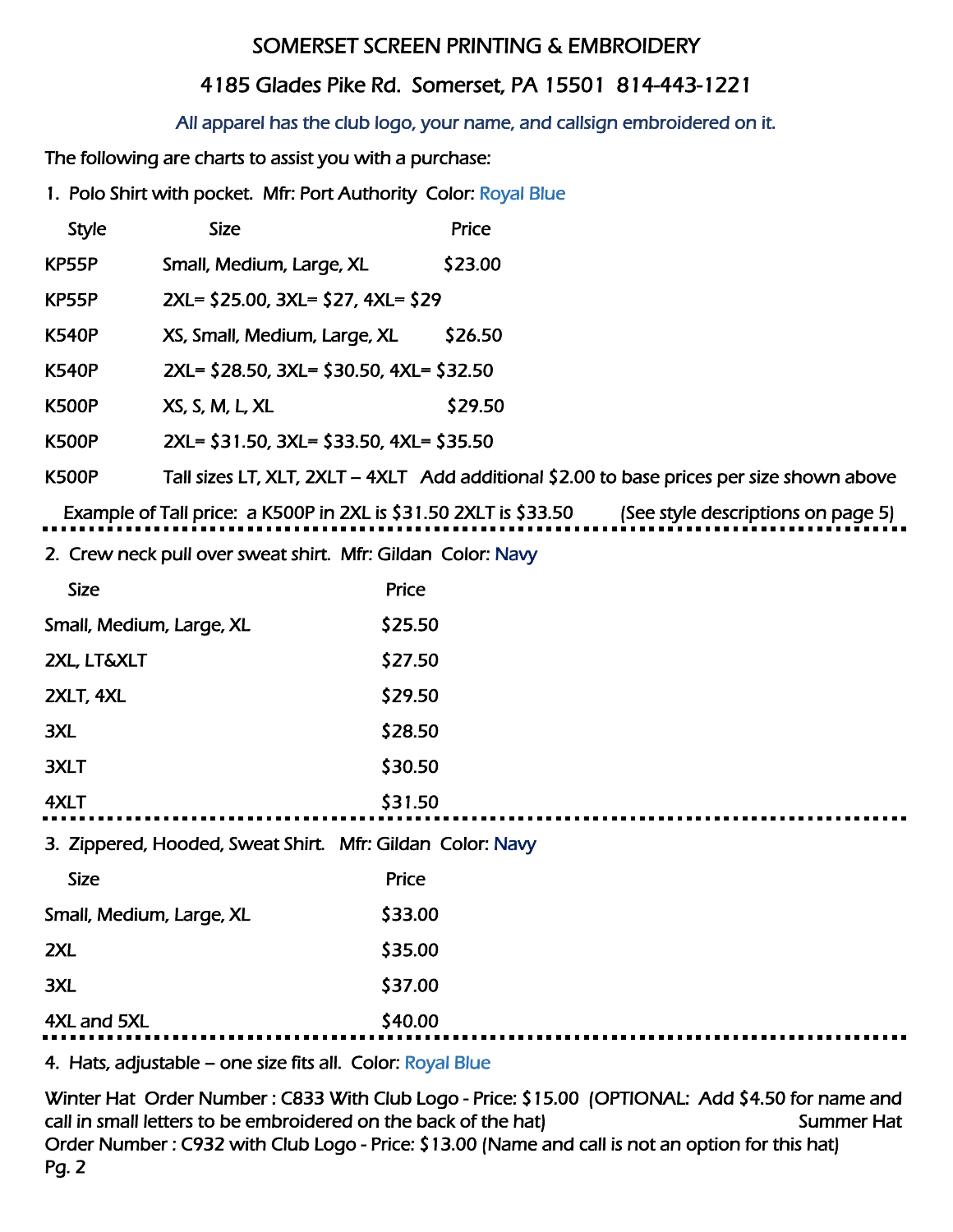# SOMERSET SCREEN PRINTING & EMBROIDERY

4185 Glades Pike Rd. Somerset, PA 15501 814-443-1221 Open for business Monday through Thursday 7:30am to 4:00pm

SOMERSET COUNTY AMATEUR RADIO CLUB ORDER FORM

| Name (as you want it to appear embroidered): ___________________________________                                |  |
|-----------------------------------------------------------------------------------------------------------------|--|
| Callsign to be embroidered: ___________________________(leave blank if for a non ham)                           |  |
| <b>Available Apparel:</b> Please refer to the charts on page one for assistance                                 |  |
| 1. Port Authority Polo Shirt with pocket Color Royal Blue                                                       |  |
| Style #_____________Quantity:____________Size: _________________________________                                |  |
| 2. Gildan Crew neck pull over sweat shirt Color Navy                                                            |  |
|                                                                                                                 |  |
| 3. Gildan Zippered, Hooded, Sweat Shirt Color Navy                                                              |  |
|                                                                                                                 |  |
| 4. Winter Hat C833, Color Royal Blue Quantity:_________Price:___________________                                |  |
| Add \$4.50 if you want your call and name embroidered on the back of the winter hat.                            |  |
| 5. Summer Hat C932, Color Royal Blue Quantity: Price:                                                           |  |
| Call for shipping fees before ordering if you require the apparel to be shipped<br>to you.                      |  |
|                                                                                                                 |  |
| Total Due: National Property of the Contract of Total Due in the Contract of the Contract of Total Due in the T |  |
| ** Make sure your size is correct. There are no refunds due to wrong sizes once embroidered.                    |  |
|                                                                                                                 |  |
|                                                                                                                 |  |
| Phone number:___________________________Email:__________________________________                                |  |
|                                                                                                                 |  |

Note: a phone number is needed to contact you when your shirt is completed and ready for pickup. An Address is needed for shipping purposes if applicable. *Pg. 3*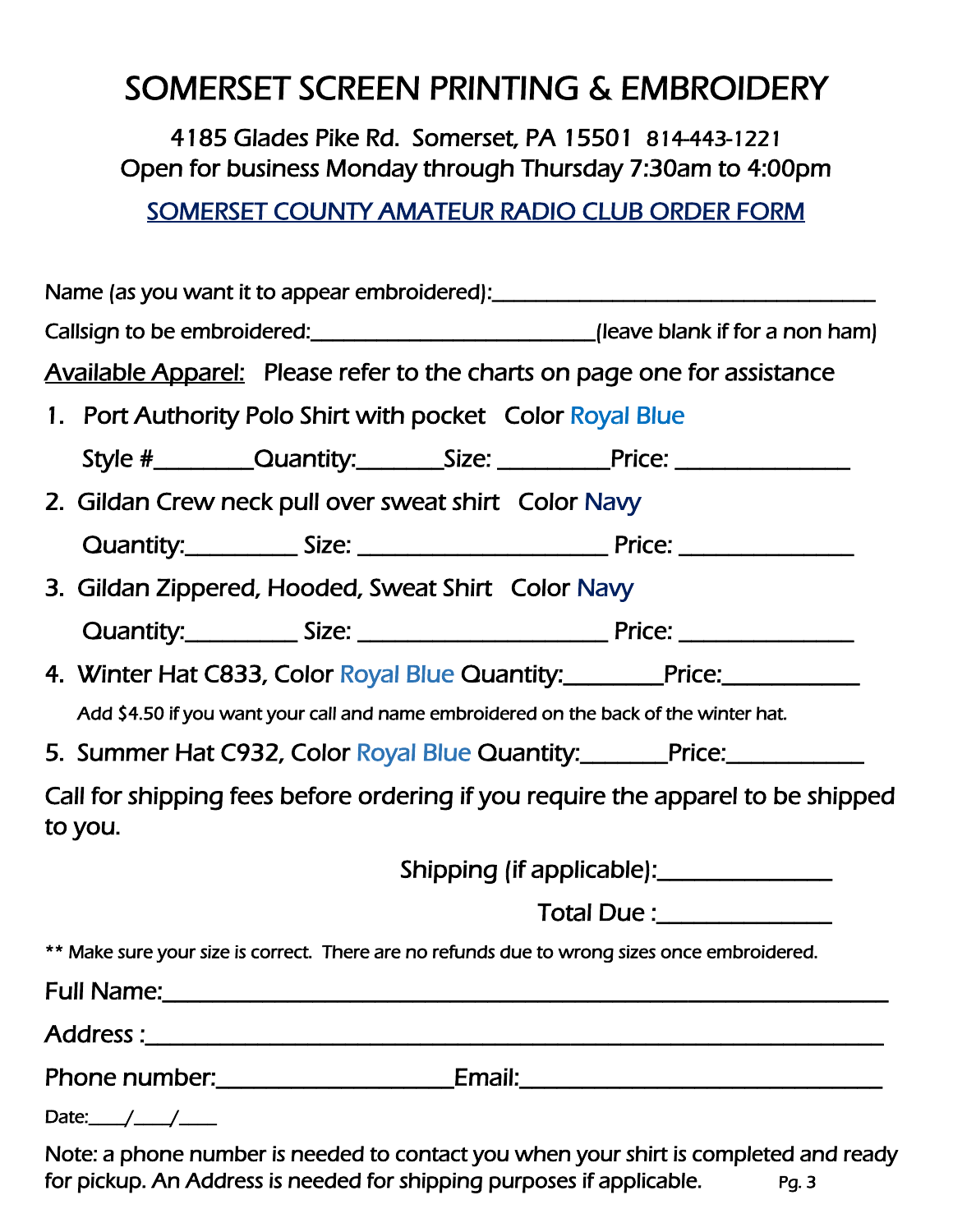## **HATS**





### C833 C932

Description: Description:

has a great pro look, complete with a braid above the bill for a classic look.

- 
- Structure: Structured panels
- 
- Closure: Hook and loop Profile: Mid

Port Authority® Pro Mesh Cap Port Authority® 5-Panel Snapback Cap

Breathable and comfortable, this cap This 5-panel cap features a dyed-to-match

- contrasting grey underbill. Fabric: 100% cotton front panels,
- Fabric: 100% polyester mesh **•** 100% polyester woven mesh mid and back
	-
- Profile: Mid Structure: Structured
	-
	- Closure: 7-position adjustable snap





SWEATSHIRT WITH POCKETS



CREW NECK SWEATSHIRT HOODED – ZIPPERED POLO SHIRT WITH POCKET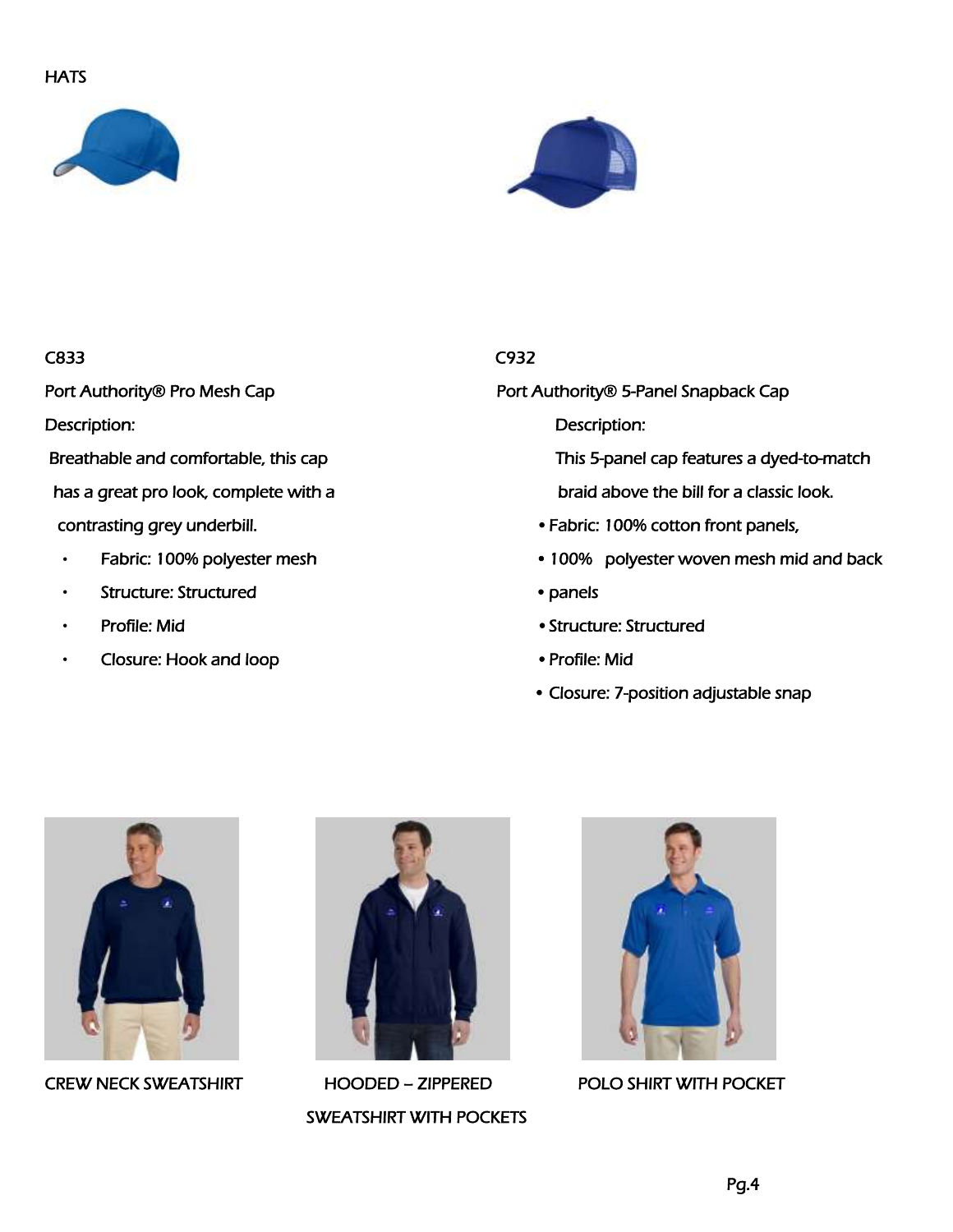# Polo Shirts

Gildan Pocket Polo shirts are no longer available from the manufacturer. However, Somerset Screen Printing is working together with us to ensure our members are able to purchase a good quality pocket polo shirt. These shirts sell very quickly by the manufacturer and sometimes we find a size or two may be temporarily unavailable at the time of your ordering. Product demand and availability can, at times, vary.

Because of this, we have come up with three different styles of pocket polos made in the same Royal Blue color for our members. This way when you order your shirt, if the KP55P is currently out of stock in your size, we have two other styles to go to for availability, the K540P and the K500P. All three styles of these polos look just about the same. The difference is the quality of the material mesh. Below is the descriptions of all three styles as seen in the catalog. (Note that there is a slight difference in style prices)

**KP55P**

Port & Company® Core Blend Jersey Knit Pocket Polo **Adult Sizes: S-6XL**

## **Product Description**

A left chest pocket, comfortable blend and stain-release finish make this budget-minded polo a strong choice for most uniforming needs.

- 5.5-ounce, 50/50 cotton/poly
- Made with up to 5% polyester from plastic bottles
- Stain-release finish
- 1x1 rib knit collar and cuffs
- 3-button placket with dyed-to-match buttons
- Double-needle hem